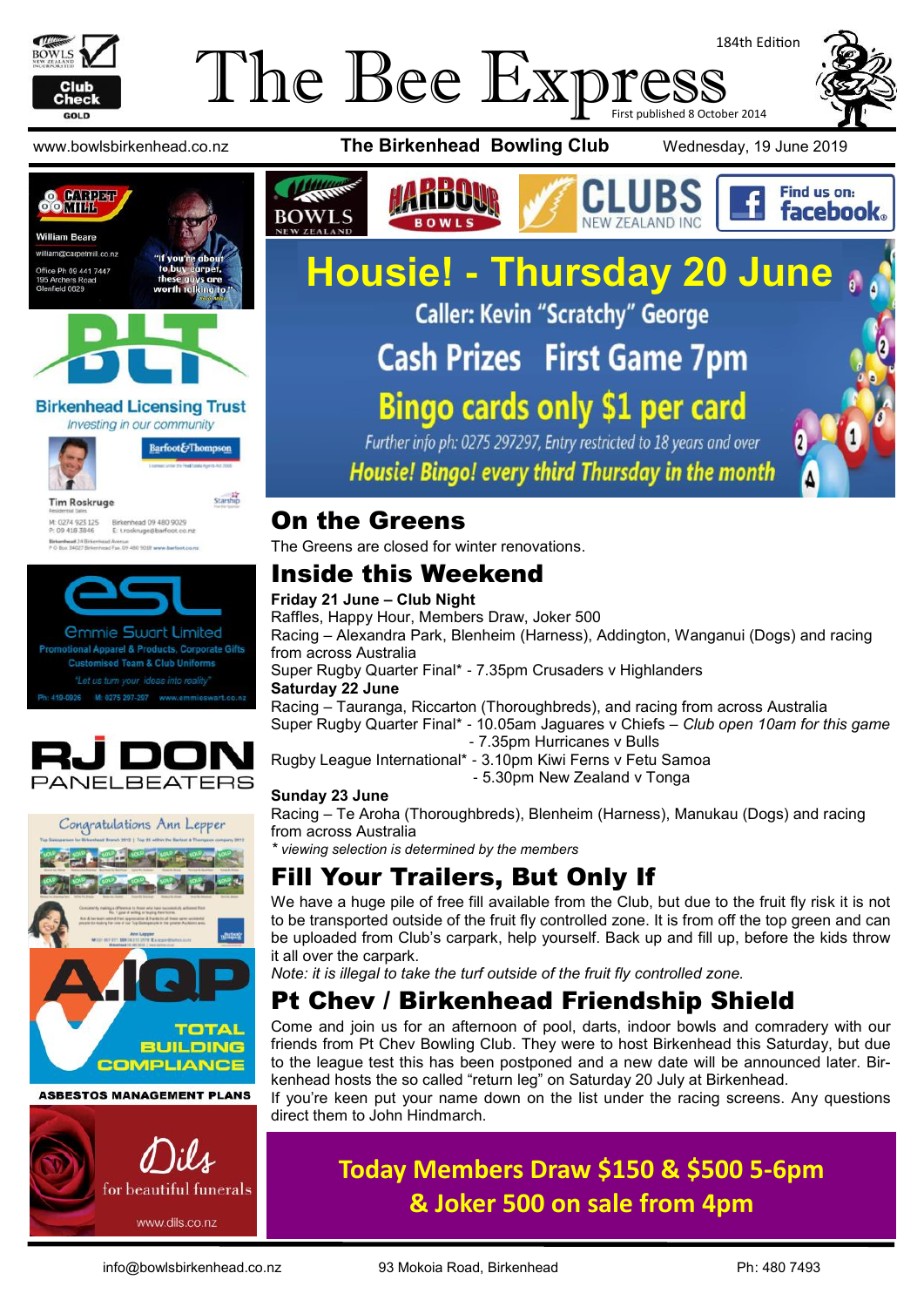www.bowlsbirkenhead.co.nz **The Birkenhead Bowling Club** Wednesday, 19 June 2019



#### BoM New Faces

Birkenhead's AGM 2019 was held last Sunday with three new faces elected to the board. Those leaving the board and thank you Mavis Smith for looking after the Club's purse strings this past three years, John Hindmarch for his input as Vice President and Tommy Winton an asset on the Board.

John Croy retains the bowling reins of President for a third term. While Terry Moverley returns for a sixth term as Secretary. Social member Elaine Utting QSM, a retired accountant, comes on board in the position of Treasurer.

The position of Vice President went to an election between Board of Management new comers Joseph Korkis and Randall Watkins, with Randall Watkins being successful. Joseph Korkis subsequently took up a position on the Board joining incumbents Keith Burgess, Jimmy Heath, Evan Thomas and Merv Garred all returning.

The Board of Management has co-opted Emmie Swart back onto the Board and into the position of Chairperson, effective from the Board meeting held immediately after the AGM for a term until the closing of the AGM 2020. Emmie was looking at another organisation outside of the Club but has since had a change of mind.

There are a number of other positions on various committees that need to be filled to assist with the continued smooth running of the club. If you can assist put your name on the board in the club or talk to a member of the Board of Management about how you can help out.

Let us introduce your Board of Management for 2019-20



Emmie Swart Chairperson (Co-opted)



John Croy President

Terry Moverley **Secretary** 

Keith Burgess Board Member

Jimmy Heath Board Member

Evan Thomas Board Member

Proudly Supporting Bowls Birkenhead www.birkenheadrsa.com

Joseph Korkis Board Member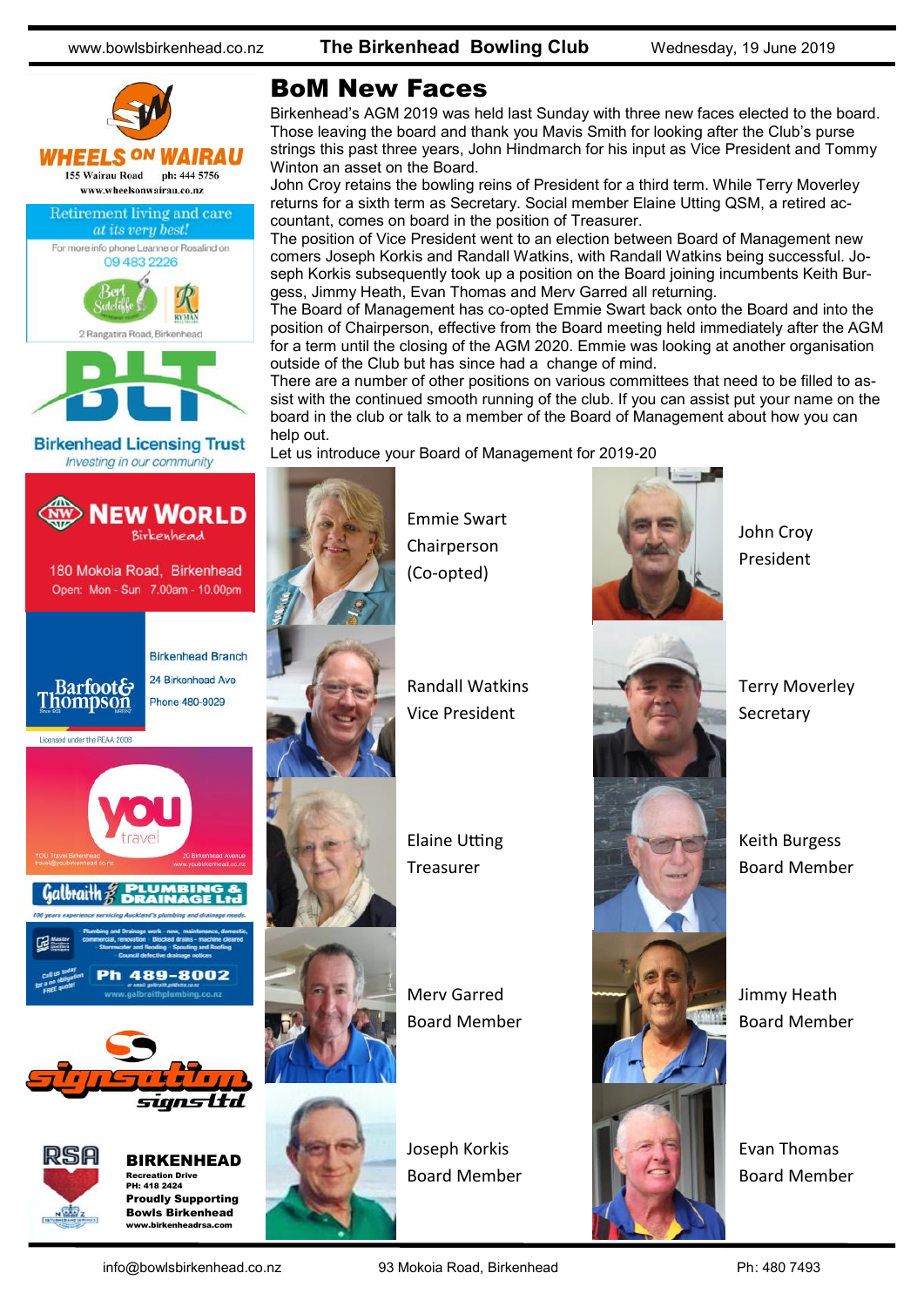





www.e-move.co.nz



![](_page_2_Picture_9.jpeg)

#### Best Money Spent

Green stripped of its surface, holes in the ceiling, TV remotes and stereo disappeared. These would usually be a sign of vandalism and theft in the Club, but that's not the case. Thanks to the generosity of the Birkenhead Licencing Trust we have been fortunate to have secured funding in excess of \$60,000. This covers our Green Keepers wages, a new spray unit, resurfacing the top green, replacing the plinths around the top green and the installation of a much needed integrated AV system, all purposes applied for. The top green has been stripped, laser levelled in preparation for the Maniototo seed to be added when it becomes available. Work on the replacing the plinths starts this week. The AV system was physically installed last week and we are currently tweaking the software and educating members in its use. The remotes have been replace by a number of Ipads around the Club with various pre-programmed scenarios installed to make use simpler. The Quiz Night last week was the first to benefit from the improved audio and visual now available in the Club. The AGM last Sunday showed off a few more of the features now available to all that use our Club, certainly not a waste of money, an investment in the Club's future. The Club thanks the Birkenhead Licencing Trust for this funding and the continued support in the Club's future.

#### Fulfilling the Vision

Tommy Winton may not be on the Board this year but he is still toiling away in the background. He is currently on a mission to fulfil the final stage of the late Rod Mahon's vision, update/modernise the Club's bar area including additional service areas, tills and eftpos facilities.

A few years back the Board commissioned a set of working drawings for a new layout to the bar area with the intention of making better use of the area space. It is impossible to get funding though our traditional funding avenues for alterations to the bar area. The Club must come up with the funds ourselves.

Currently we are held back from getting on with the job by the positioning of the sink, glass washer and the wall they're up against. The plan is to move the wall out, create a new bar area entrance and provide a separate window for the coffee machine to utilise. Doing this will also allow us to start tackling other improvements and transform the bar from the dated and tied area that it is and bring it up to the same spec as the rest of the Club.

Tommy put forward at the AGM the idea of funding the addition from money donated by members. Some members got excited and lost sight of Tommy's intention, but others have privately expressed their approval. The target is set at \$10,000 and Tommy kicked it off with a donation of \$1000. This was followed up after the AGM with another member donating \$1000. Any size donation is welcome, \$20, \$50, \$100, it all adds up. Those that donate \$1000 or more will have their name incorporated in the addition. If the project doesn't proceed all will be returned.

Let's start on updating our bar area.

Donations/pledges may be lodge with Tommy Winton, Emmie Swart or our new Treasurer Elaine Utting.

#### It's coming!!!

It helps when you're sourcing the information from the coal face and here is a bit of advanced notice..

Bowls North Harbour event endorsed as a "Summer of Bowls" event. In excess of \$10,000 cash in the prize pool. 60 years and over, 75 years

and over.

Men's Pairs, Women's Pairs, Mixed Pairs, Men's Four, Women's Fours and a free Consolation Pairs for those that have been eliminated before 5pm Wednesday.

It hits the greens of North Harbour 8.30am Monday 17 February 2020. It is Bowls North Harbour NZ Masters 2020 in partnership with Ryman Healthcare. A week of bowls and camaraderie with section play for the various disciplines played over the first three days, while the last two days are reserved for the business end and culminating in all the finals played on Friday 21 February.

Entry forms will be available at the BNH Prize Giving and Awards this weekend and available from clubs

and BNH website soon. Entries open 1 July 2019 and close 16 December 2019. Keep an eye on Bowls North Harbour's website and FB for further details and updates.

![](_page_2_Picture_27.jpeg)